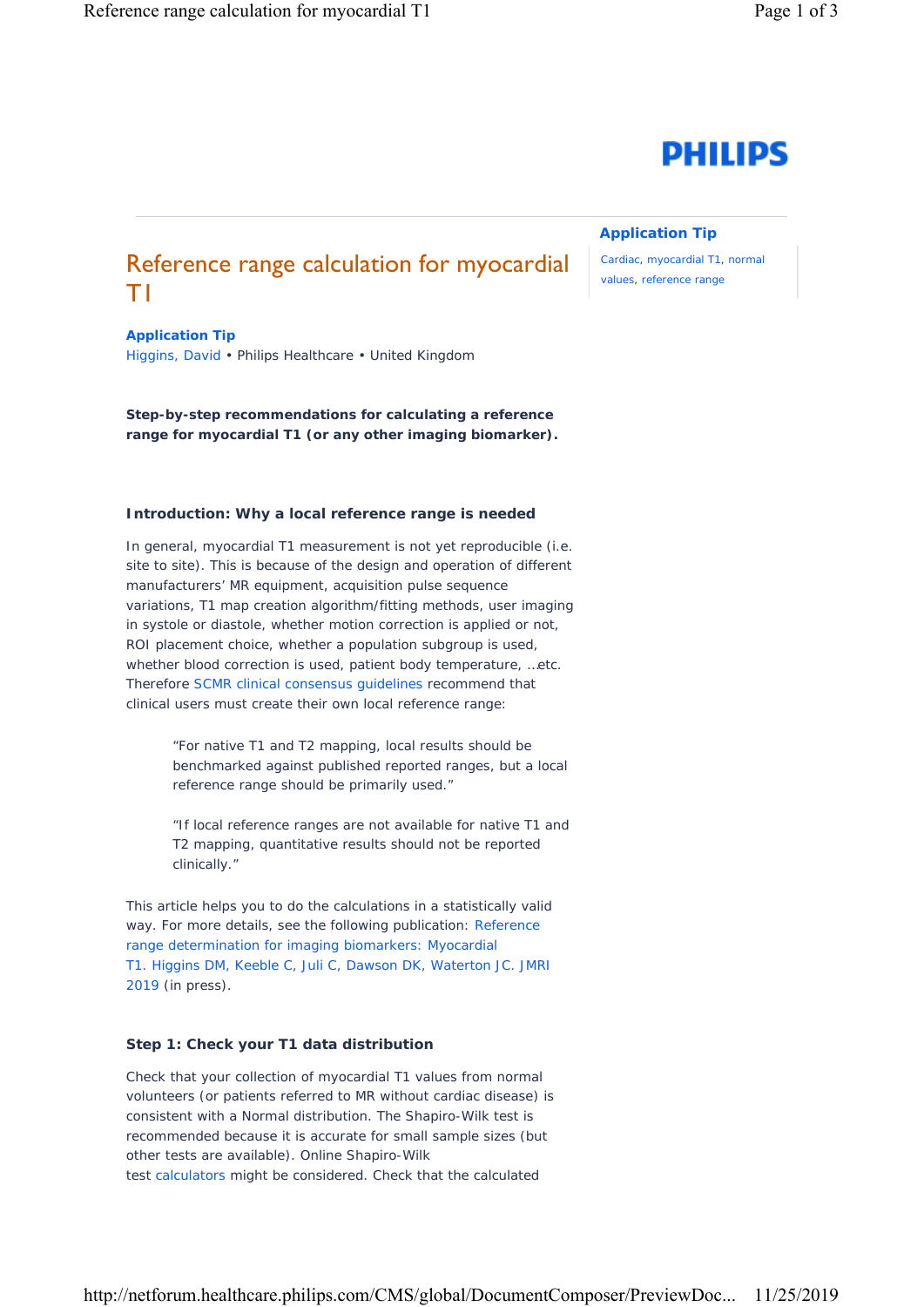*statistic W* is higher than the *critical value of W* (at 5% significance level). If it is, the data are likely consistent with the Normal distribution, and you may continue (otherwise it is not correct to use the following calculations).

#### **Step 2: Check for outliers**

Plot your data using a box-and-whisker plot [\(online,](http://shiny.chemgrid.org/boxplotr/) if you like). See if any outliers are visible. If outliers are seen, review these subjects' data. Was there a problem with the scan that day? Consider removing these data points from the collection of T1 values, particularly if the values are clinically implausible.

#### **Step 3: Calculate a reference range with confidence intervals**

A reference range contains 95% of the population. A series of calculations are presented in the linked spreadsheets which make the calculations for you. Confidence intervals around the reference interval limits show how precise the reference range limit s are. This is important when considering whether patients' values can be confidently classed as "abnormal".

#### *Prepared spreadsheet:*

#### Excel 2010+ spreadsheet (download)

#### **FAQ:**

#### **How many normal subjects do I need?**

A minimum of 20 (after removing outliers). This will at least allow benchmarking against other reference ranges from elsewhere. However, confidence in the location of the reference range limits will be low. "Normal subjects" can be people referred to CMR without cardiac disease, or volunteers.

If you know the approximate reference range limits, and the expected value for diseased tissue, it is possible to calculate how many subjects are needed so that the confidence intervals around the reference range limits are narrow enough to allow confident classification of the diseased tissue value as "abnormal". To limit the confidence intervals of the range-limits to a proportion (p) of the reference range, the number of subjects (n) required is:  $n = 3/p2$ . For example, to make the confidence intervals of the reference range limits each to one-quarter of the reference range,  $n = 3/2$  $(0.252) = 48$  normal subjects.

### **How to I compare my local values against a reference range from another site?**

Ideally a local reference range should be used. However, benchmarking local data against published reference ranges is possible and recommended.

z

 $\overline{\mathbf{x}}$